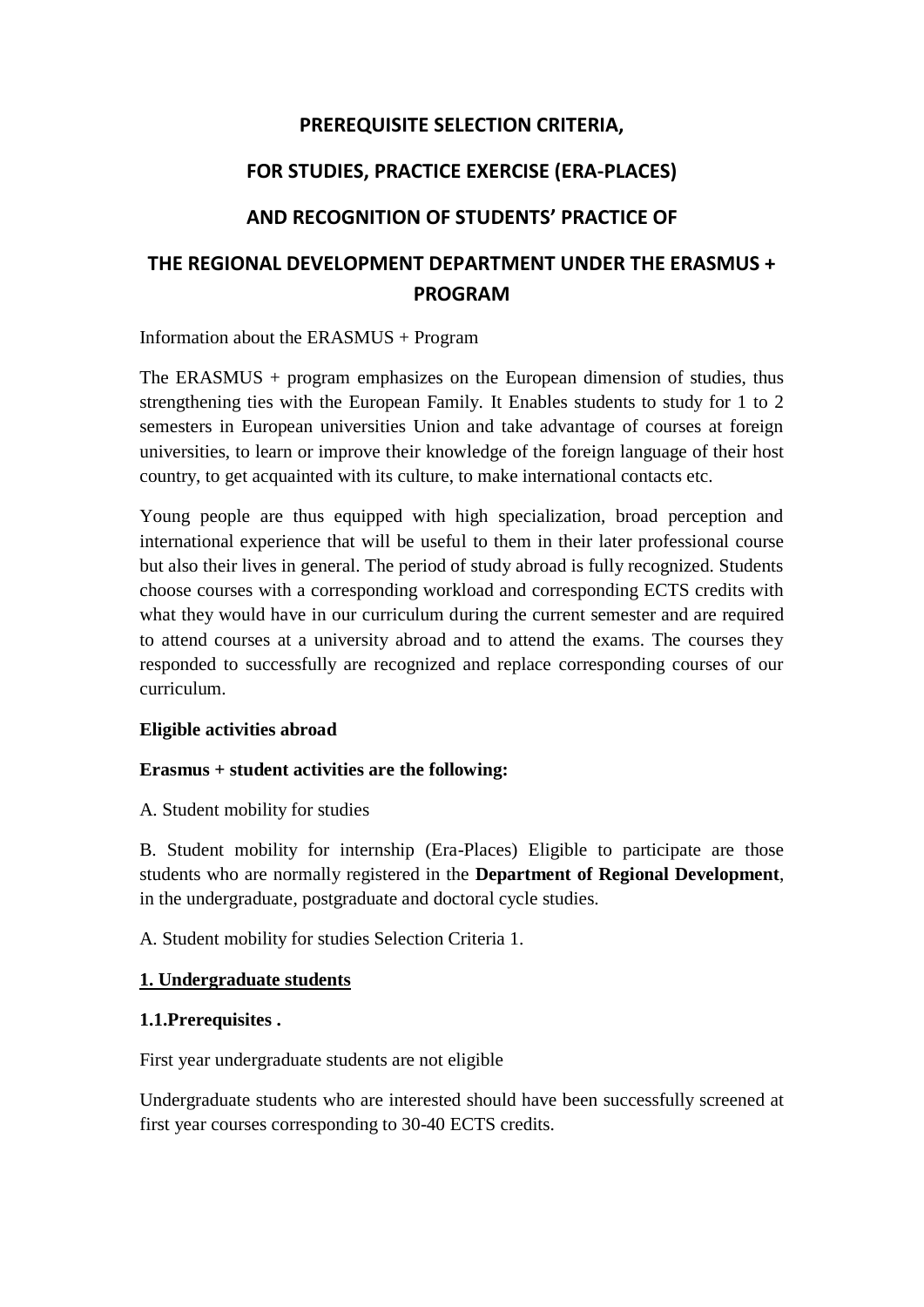Language proficiency at the level required by the Host Institution (in terms of languages required by the Host Institution).

The average grade of the courses in which the candidate must be at least 6.5 (six and fifty centimeters). .

Indication of high motivation for participation in the Program.

#### **1.2 Selection criteria for undergraduate students:**

Average course performance, multiplied by a factor of 36.

Total ECTS credits of successfully examined courses, multiplied by factor 1.

Additional foreign languages, in addition to those required by the Host Institution: 1 credit for any additional language

Priority is given to the applications of students participating for the first time in the program. Other applications are considered only if there are any unavailable places.

#### **2. Postgraduate students**

#### **2.1 Prerequisites:**

Postgraduate students choose workload in corresponding ECTS credits part or all of the master's thesis, and / or burden work corresponding courses of the postgraduate program that attend, depending on the relevant Certificate to be issued by Director of the Postgraduate Program. The Director 's Certificate must state that the transfer of the postgraduate student abroad under the Program ERASMUS + and that the program that the candidate will follow will be part of the postgraduate program (with the exact ECTS credits) and will be counted in the total time of his studies.

# **2.2. Selection Criteria**

For the selection of candidates the followings are taken into account

a) the semester of study (preceded by those who are older semester) and

b) academic performance.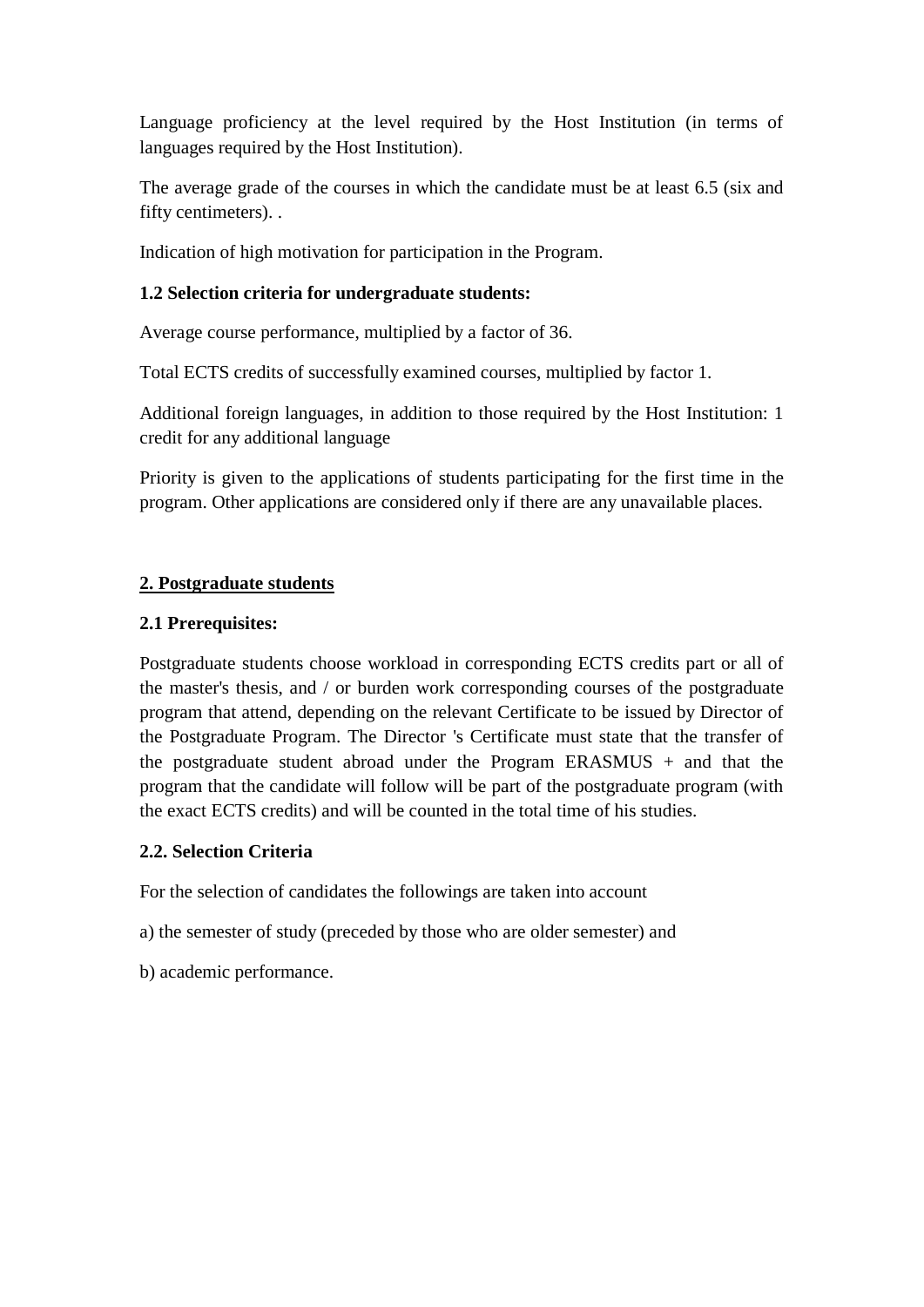#### **3. Doctoral candidates**

#### **3.1. Prerequisites:**

The doctoral candidates of the Department of Regional Development have the possibility to go abroad under the Program ERASMUS  $+$  in order to carry out part of their research work. A prerequisite is the submission of a Certificate from the supervisor Professor to whom the subject of the prepared doctorate will be referred thesis and the approval of the Supervisory Committee for the transfer of the candidate PhD abroad under the Program. In his Certificate supervisor should indicate that the program to be followed by candidate will be part of his / her research work (without ECTS) for preparation of the doctoral dissertation and will be counted in the total time of of his studies.

#### **3.2 Selection Criteria**

For the selection of the candidates, the last submitted Report, evaluation of the work of the doctoral candidate submitted by the three-member supervisory committee of the doctoral dissertation, is taken into account.

#### **B. Student mobility for internship (Era-Places)**

#### **1. The right to participate**

The following have the right to participate in the program:

Undergraduate students

Postgraduate students

PhD candidates, who are normally registered in the Ionian University

Recent graduates, both undergraduate and graduate at postgraduate leve

l. The approval of the applications as well as its signing The "Learning Agreement" must be completed by last year of their studies. The Internship should be held in the first year of their graduation.

# **1.1 Undergraduate Students**

# **1.1.1. Prerequisites**

Eligible to participate in the program are the following students:

1. They are normally registered in the Department of Regional Development

2. They have successfully completed courses corresponding at least to 120 ECTS

3. The subject of the Internship is compatible with a cognitive subject of the Department of Regional Development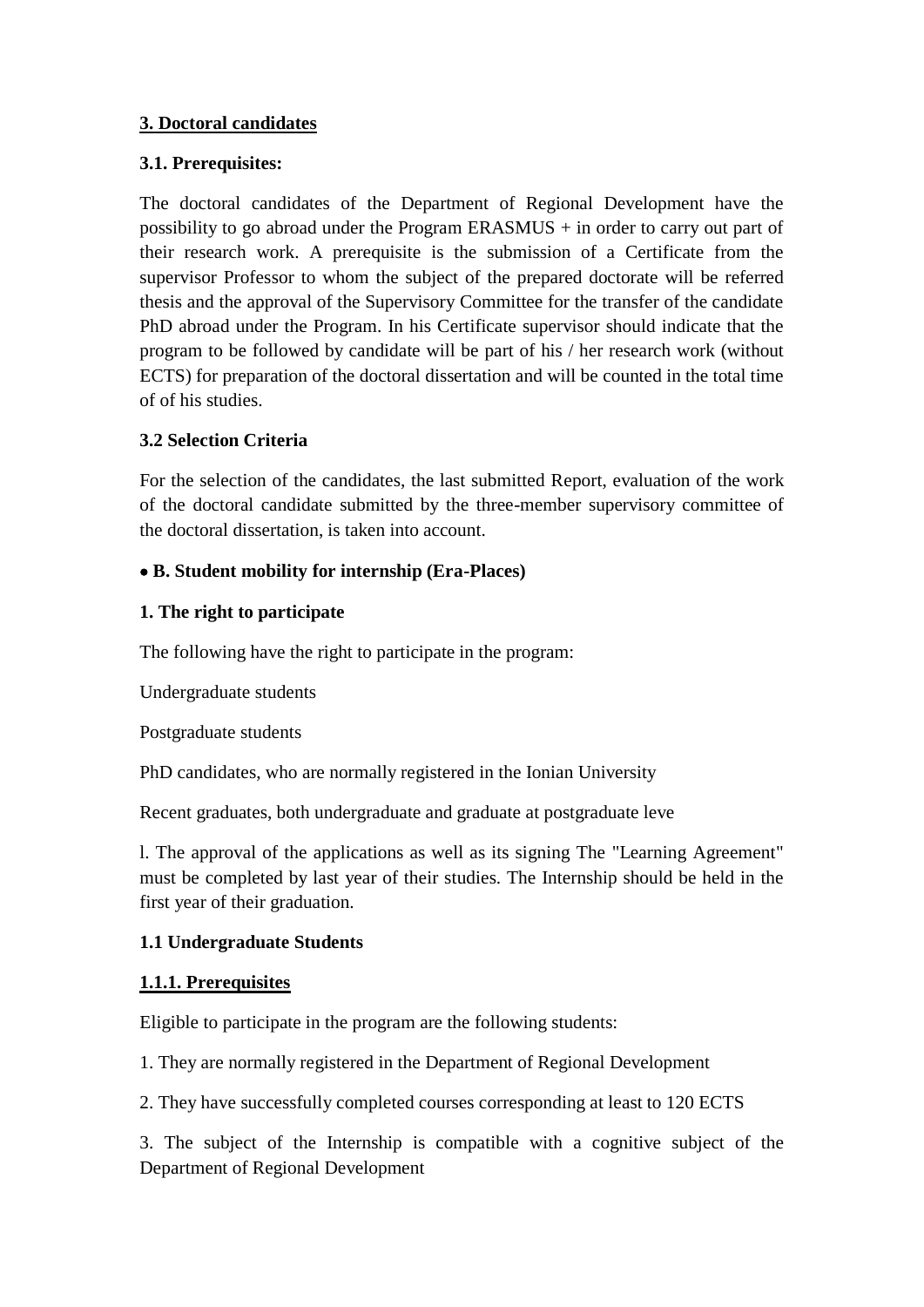4. They Hold a certificate in the official language of the host country or institution level B2 host

### **At the same time, the following criteria are scored as follows:**

- Total number of ECTS credits successfully examined multiplied by factor 1.
- Average score of successfully examined courses multiplied by factor 1.

# **1.1.2. Selection Criteria**

The application and evaluation process is carried out in accordance with the instructions and Announcements posted by the Office of International and Public Relations (https://sites.ionio.gr/international/gr/erasmus/) and from the University of West Attica

(http://www.teiath.gr/diethnwn/categories.php?mid=3174&id=3344&lang=en) (former TEI ATHENS).

# **Additional selection criteria of the Department of Regional Development:**

1. Priority is given to the students participating for the first time in the program,

2. They have the highest scoring average.

# **1.1.3. Recognition of Internship at undergraduate level**

Those undergraduate students who successfully complete their Internship ERA-PLACES will be considered successful students of the compulsory course "Internship" of the 8th semester with the ECTS credits provided by the corresponding Internship Regulation, but will not be entitled to compensation from the undergraduate Internship Program of the National Strategic Reference Framework (NSRF).

In particular, after the completion of the period and the issuance of the Internship Certificate (Traineeship Certificate) from the host institution, the Department of Regional Development recognizes the Internship period.

#### **1.2. Postgraduate students**

#### **1.2.1. Prerequisites**

Eligible to participate in the program are those postgraduate students:

1. They are normally registered in the Department of Regional Development

2. They have successfully completed courses corresponding to at least 30 ECTS

3. The subject of the Internship is compatible with a cognitive subject of the Master's Studies of the Department of Regional Development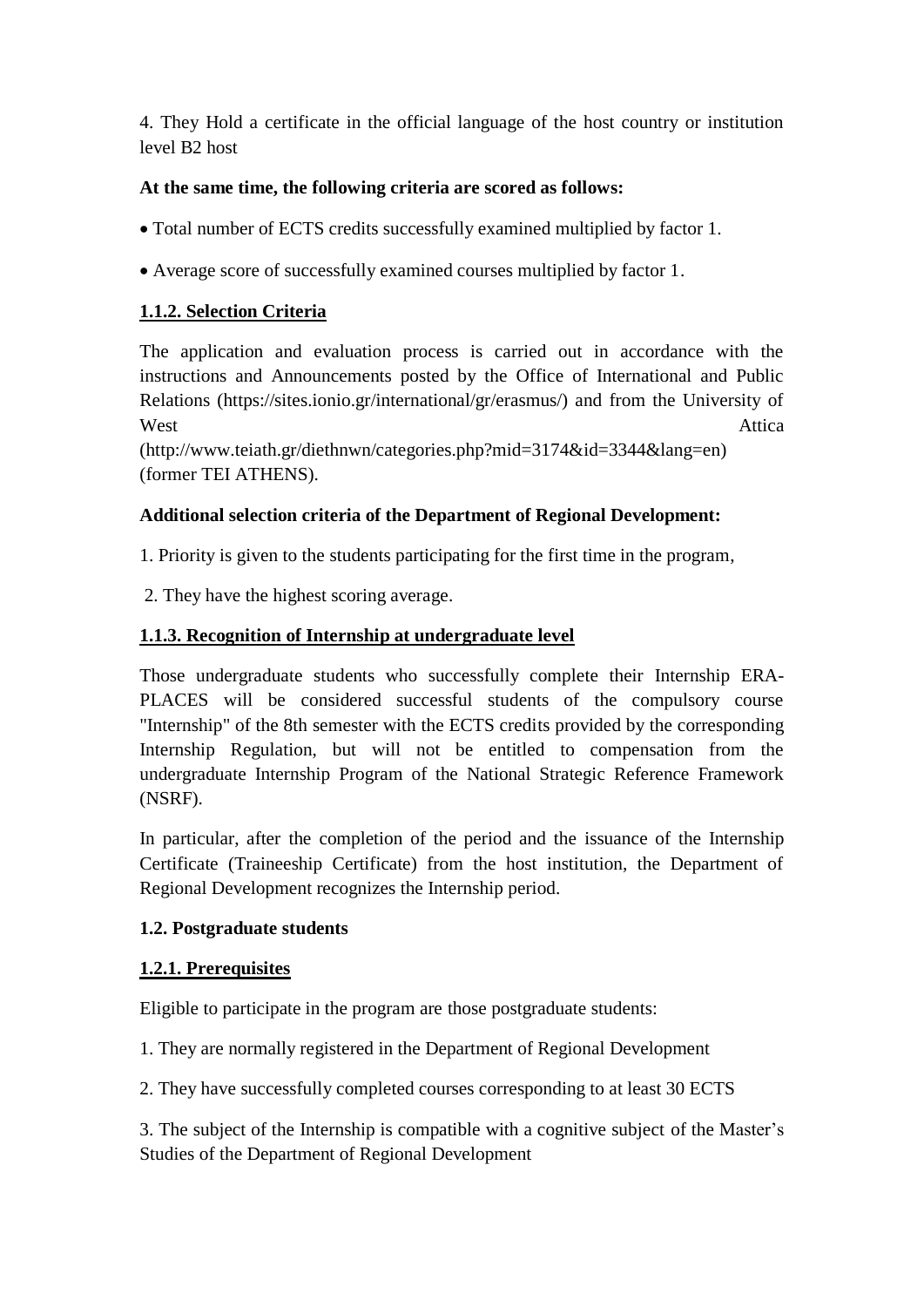4. Submission of a certificate of approval by the Director of the Master's studies.

# **1.2.2. Selection Criteria**

The application and evaluation process is carried out in accordance with the instructions and Announcements posted by the Office of International and Public Relations (https://sites.ionio.gr/international/gr/erasmus/) and from the University of West Attica (former TEI of ATHENS) (http://www.teiath.gr/diethnwn/categories.php?mid=3174&id=3344&lang=en). Additional selection criteria of the Department of Regional Development:

1. Priority for selection is given to students who have accumulated more ECTS credits and

2. They have a higher average score. In case of parity the Applications are examined by a competent committee of the MPS.

# **1.2.3. Recognition of Internship**

A certificate of internship is issued.

# **1.3. PhD Candidates**

# **1.3.1 Prerequisites**

Eligible to participate in the program are those doctoral candidates:

1. They are enrolled in the Doctoral Program of the Department Regional Development

2. Submit the signed approval of the Three-Member Advisory Committee to which are clearly justified:

(a) the high relevance between subject of the Internship and the subject theme of the doctorate research and

(b) the added value that will result from its development doctoral research from the candidate's involvement in the specific workshop.

# **1.3.2. Selection Criteria**

The application and evaluation process is carried out in accordance with the instructions and Announcements posted by the Office of International and Public Relations (https://sites.ionio.gr/international/gr/erasmus/) and from the University of West Attica

(http://www.teiath.gr/diethnwn/categories.php?mid=3174&id=3344&lang=en) (former TEI ATHENS).

Additional selection criteria of the Department of Regional Development: